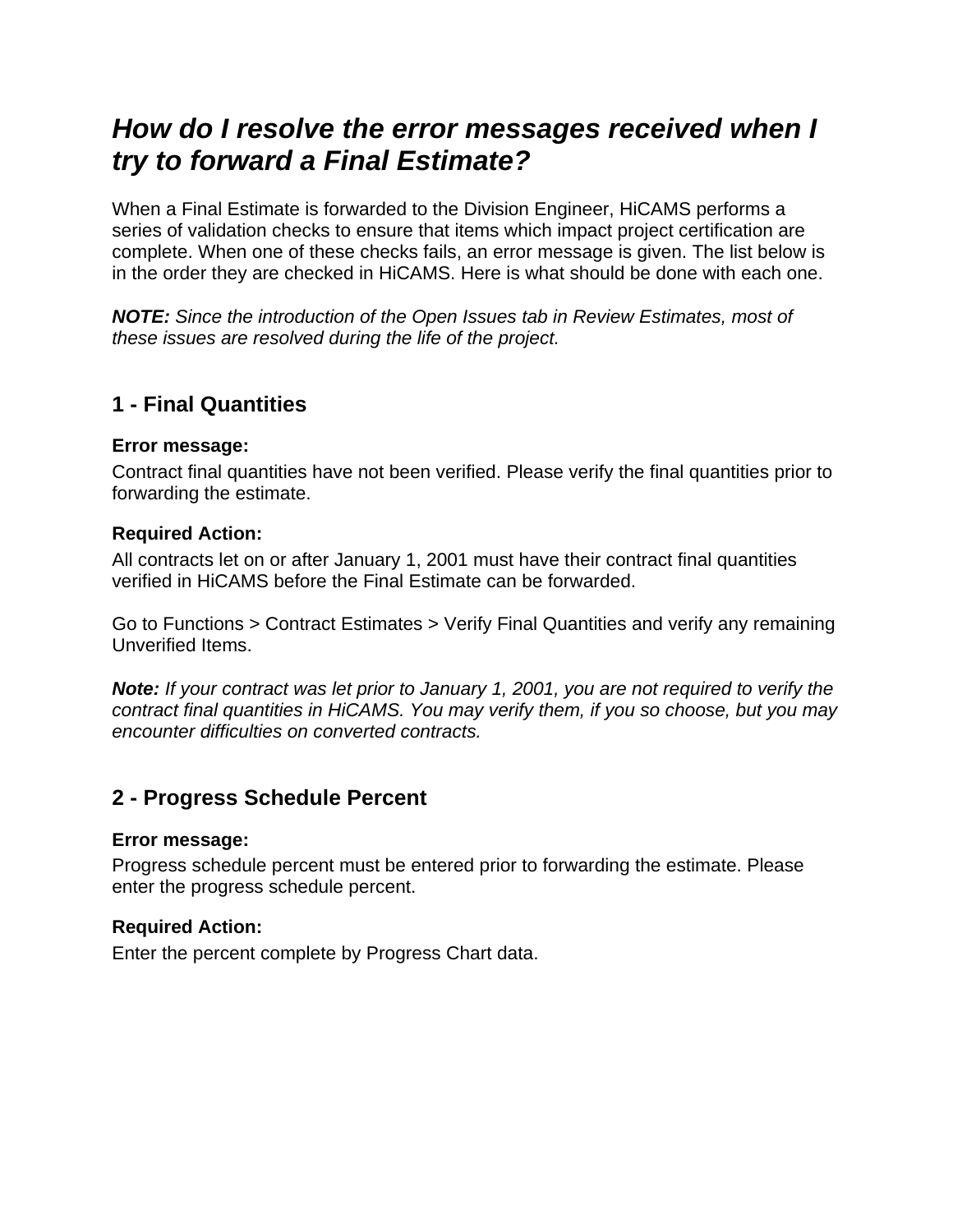### **3 - Material Prepayment Balances**

#### **Error message:**

There are outstanding material prepayment balances for material prepayment number ##. All balances must be reduced to zero prior to forwarding the estimate.

### **Required Action:**

The application puts you on the Prepayments tab of the Review Estimates window. Any Material Prepayment that shows a balance greater than zero in the Balance column must have an Actual Reduction entered that reduces that Balance to zero.

# **4 - Pro-Rata and Winter Weather Days**

#### **Error message:**

There are contract times that have not had the number of Pro Rata or Winter Weather days specified. The number of Pro Rata and Winter Weather days must be zero or greater prior to forwarding the estimate.

#### **Required Action:**

A number needs to be entered in the Pro Rata and Winter Weather columns for each contract time that has a time unit of measure in Days. This number can be zero.

This is the number as calculated by the Resident or Division Final Estimate checker. Please include your calculation worksheet in the Final Estimate package sent to Raleigh.

# **5 - Price Adjustment Recommendations**

### **Error message:**

There are Price Adjustment Recommendations that have not been closed. All PARs must be closed prior to forwarding the estimate.

### **Required Action:**

To identify the PARs being referenced by this message, use the Open Issues tab, or go to the Review Pay Adjustment Recommendations window, enter your Contract Number, and check the Status column. Any PAR whose Status is not Closed, needs to be closed now.

If the PAR is a QA-2A or QA-2B Type, contact the Construction Unit at 919-707-2400 for assistance closing the PAR.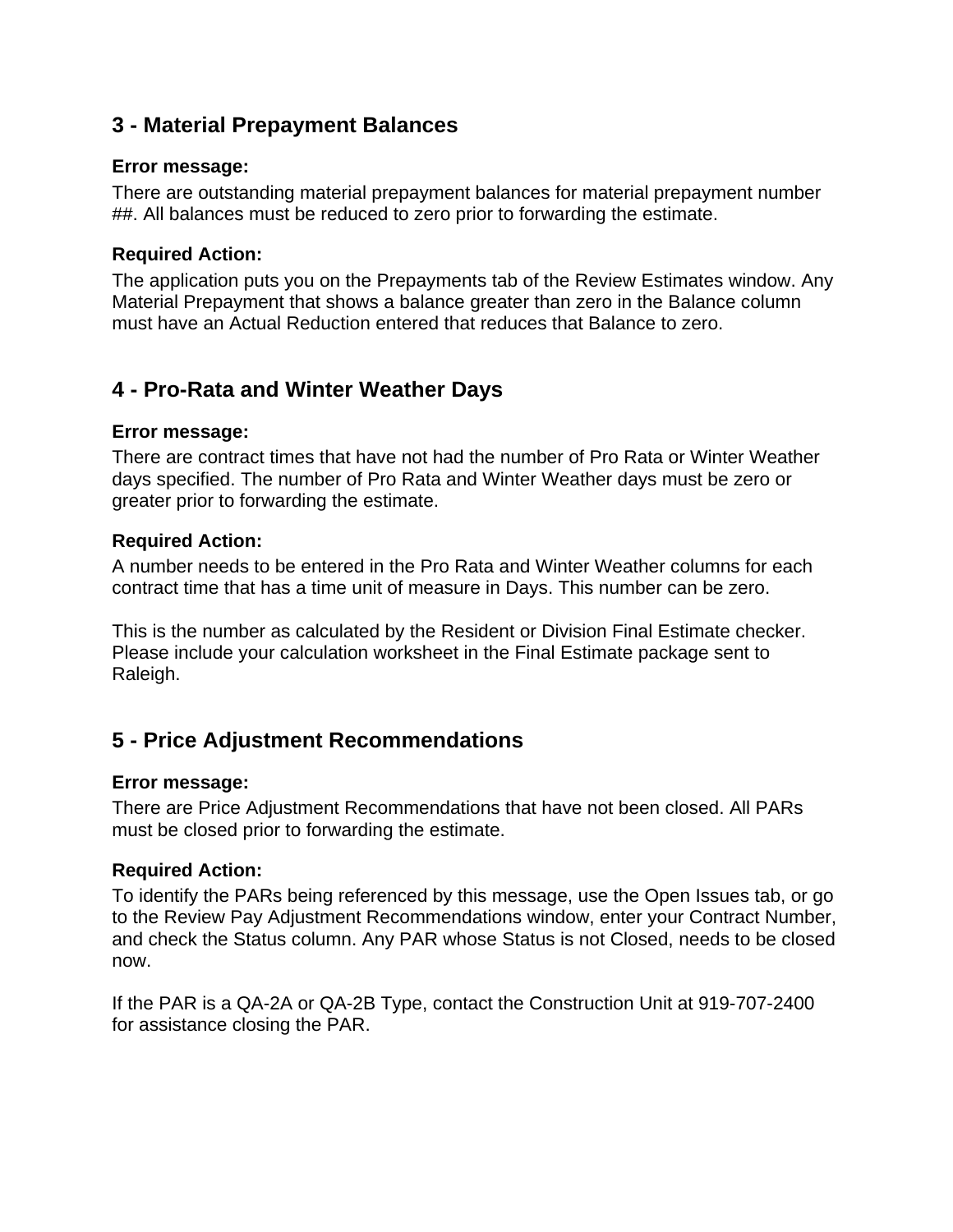# **6 - Failing Samples**

### **Error message:**

There are Failing Samples which have not been disposed of yet. Do you wish to continue?

#### **Required Action:**

This message refers to any sample whose Testing Category is Acceptance and whose Sample Status is Does Not Meet Specs, Does Not Meet Specs - Accepted, Does Not Meet Specs - Pay Adjustment, and Does Not Meet Specs - Rejected.

Use the Open Issues tab of the Review Estimates window to identify Project Acceptance Samples with a Status of Does Not Meet Specs.

Go to the Sample, and in the Disposition block, enter a quantity in either the Accepted Qty, Removed Qty, or Pay Adjusted Qty fields. A Sample Disposition Comment is also required.

The Pending Samples for each contract can also be identified in the function **Sampling > View Pending Contract Samples**.

Select the Sample, and Click Details to go to the Sample Window. If a quantity is not displayed in the Accepted, Removed, or Pay Adjusted Quantity fields AND there is no Disposition Comment, this data will need to be entered.

# **7 - Field Inspection Reports**

### **Error message:**

There are Field Inspection Reports which have not been disposed of yet. Do you wish to continue?

#### **Required Action:**

Use the Open Issues tab of the Review Estimates window to identify the Field Inspection Reports which have Pay Items that do not have Disposition Comments entered.

Go to the FIR Pay Items Tab and enter Disposition Quantity and Comments for the each Material listed.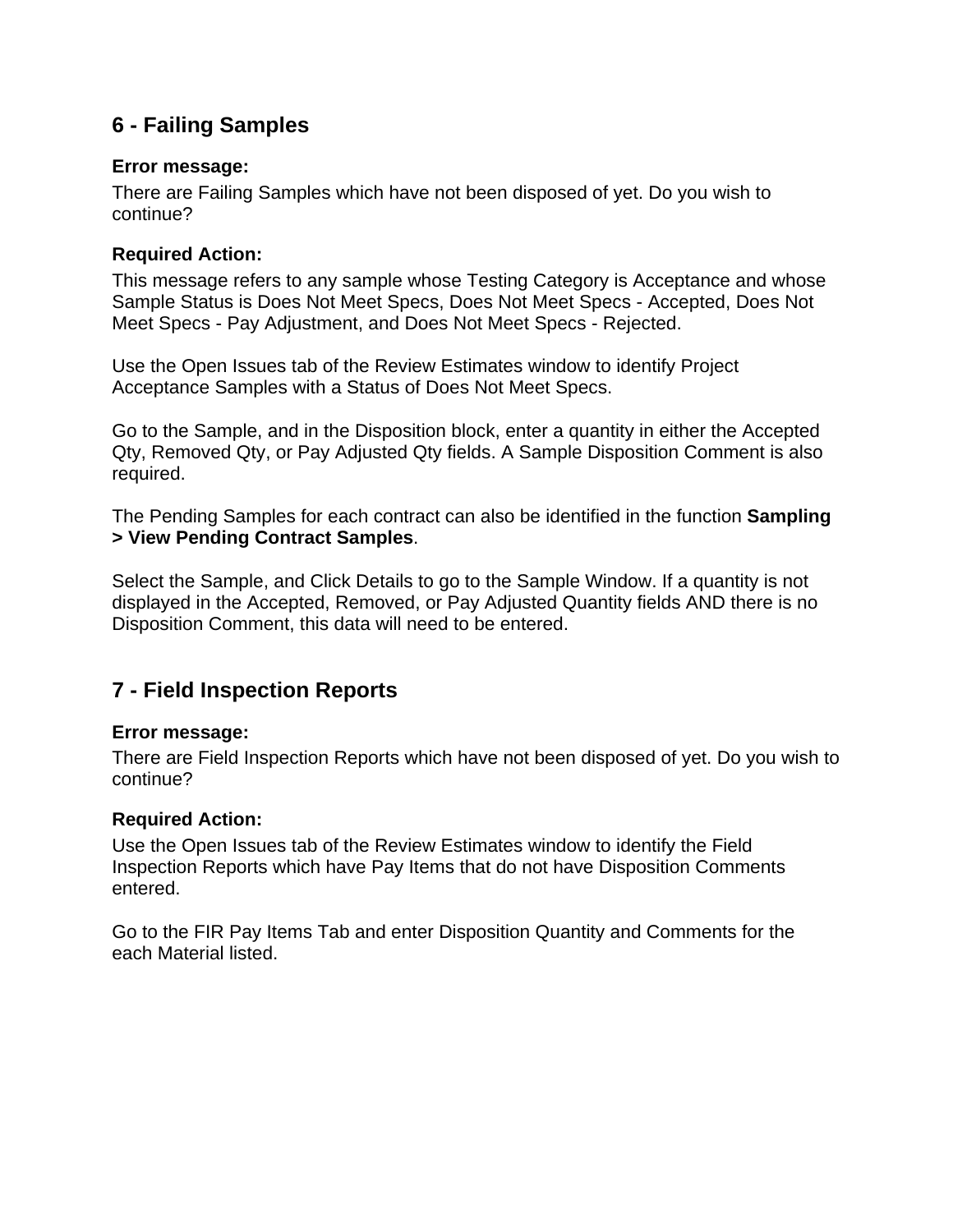# **8 - Failing Density**

### **Error message:**

There are Failing Density entries which do not have Pay Adjustment Recommendations yet. Do you wish to continue?

#### **Required Action:**

Use the Open Issues tab of the Review Estimates window to identify the failing Densities that have not had Pay Adjustment Recommendations created.

Navigate from the Density to create the PAR. These PARs must go through the Construction Unit Approval process before Pay Factors can be created.

### **9 - Unreconciled Material Receipts**

#### **Error message:**

There are Unreconciled Materials Received for this Contract. Do you wish to continue?

#### **Required Action:**

Use the Open Issues tab of the Review Estimates window to identify pending Material Receipts created with the Mobile MRR Data Entry window. Complete the Alternate ID/MRR validation or delete the pending MRR.

# **10 - Claims Pending**

#### **Error message:**

There are claims that have not had a final decision processed in the claims tracking application. Do you wish to continue?

### **Required Action:**

Use the Open Issues tab of the Review Estimates window to identify pending claims and obtain Approval, if possible. Do not hold an estimate because a claim is pending, but do let the Construction Unit know.